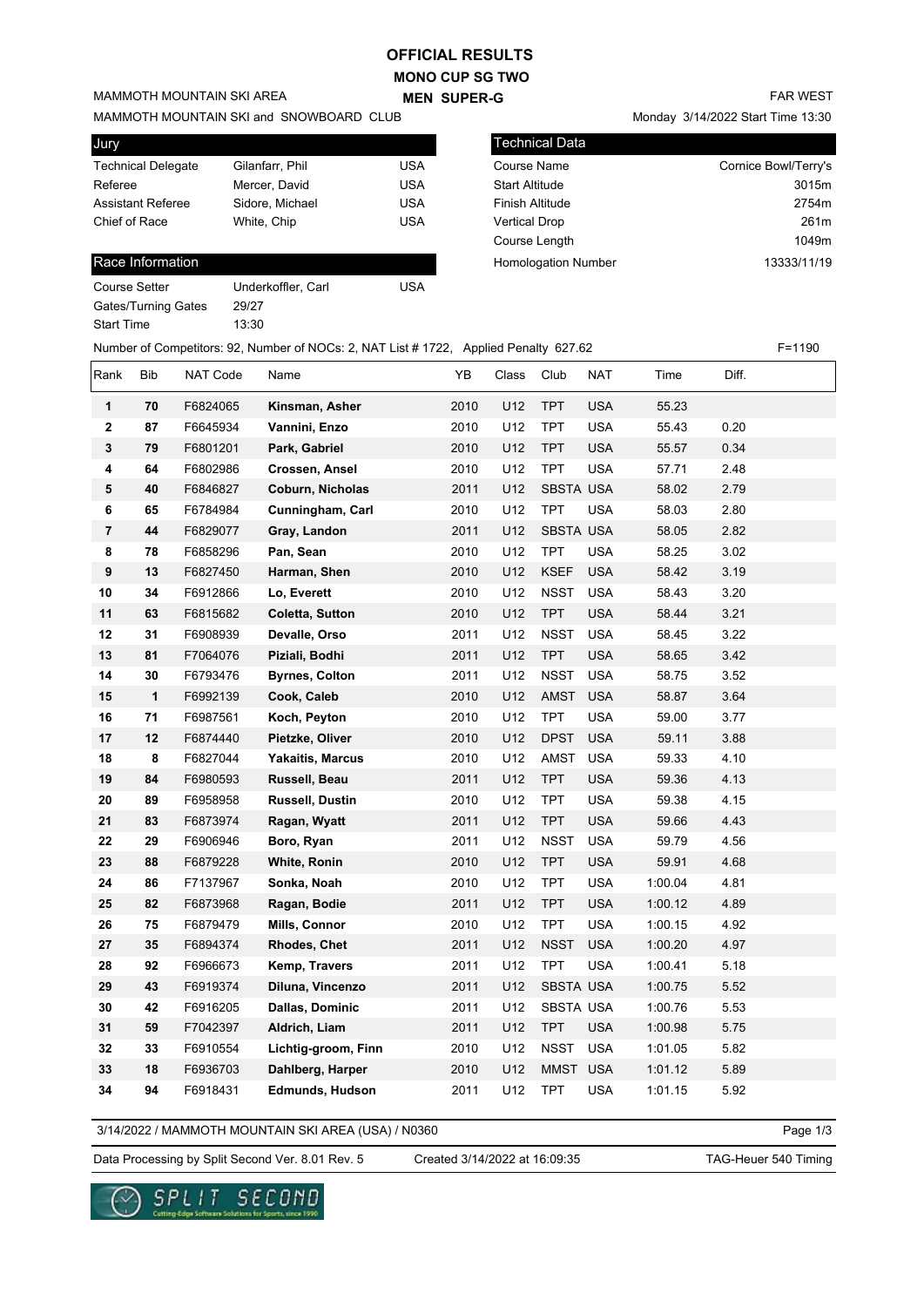#### **MONO CUP SG TWO MEN SUPER-G OFFICIAL RESULTS**

MAMMOTH MOUNTAIN SKI and SNOWBOARD CLUB MAMMOTH MOUNTAIN SKI AREA

FAR WEST

Monday 3/14/2022 Start Time 13:30

| Rank | Bib          | NAT Code | Name                   | YB   | Class | Club             | <b>NAT</b> | Time    | Diff. |  |
|------|--------------|----------|------------------------|------|-------|------------------|------------|---------|-------|--|
| 35   | 60           | F6879186 | <b>Baird, Carter</b>   | 2010 | U12   | <b>TPT</b>       | <b>USA</b> | 1:01.27 | 6.04  |  |
| 36   | 7            | F6912979 | Wallach, Levi          | 2010 | U12   | AMST             | <b>USA</b> | 1:01.37 | 6.14  |  |
| 37   | 49           | F6915412 | Teytelman, Michael     | 2011 | U12   | <b>SBSTA USA</b> |            | 1:01.41 | 6.18  |  |
| 38   | 28           | F6918232 | Silvera, Marco         | 2010 | U12   | MMST USA         |            | 1:01.47 | 6.24  |  |
| 39   | 48           | F6807592 | Sidore, Austin         | 2010 | U12   | <b>SBSTA USA</b> |            | 1:01.54 | 6.31  |  |
|      | 68           | F6906511 | Jones, Cole            | 2010 | U12   | <b>TPT</b>       | <b>USA</b> | 1:01.54 | 6.31  |  |
| 41   | 47           | F6915709 | Pfeister, Miles        | 2010 | U12   | SBSTA USA        |            | 1:01.76 | 6.53  |  |
| 42   | 72           | F6968607 | Mcardle, Cooper        | 2010 | U12   | <b>TPT</b>       | <b>USA</b> | 1:01.81 | 6.58  |  |
| 43   | 74           | F6879308 | Michejda, Tanner       | 2010 | U12   | <b>TPT</b>       | <b>USA</b> | 1:02.05 | 6.82  |  |
| 44   | 32           | F7062150 | Glaus, Ty              | 2011 | U12   | <b>NSST</b>      | <b>USA</b> | 1:02.13 | 6.90  |  |
| 45   | 14           | F6907259 | Hoque, Raiden          | 2010 | U12   | <b>KSEF</b>      | <b>USA</b> | 1:02.20 | 6.97  |  |
| 46   | 10           | F6914311 | Harvey, Coleston       | 2011 | U12   | ASC              | <b>USA</b> | 1:02.27 | 7.04  |  |
| 47   | 41           | F6928534 | Cohen, Ethan           | 2010 | U12   | <b>SBSTA USA</b> |            | 1:02.38 | 7.15  |  |
| 48   | 90           | F7078988 | Shaw, David Kyle       | 2010 | U12   | <b>KSEF</b>      | <b>USA</b> | 1:02.43 | 7.20  |  |
| 49   | 36           | F7072918 | Santos, Brent          | 2010 | U12   | ROSE USA         |            | 1:02.74 | 7.51  |  |
| 50   | 45           | F6996133 | Jacques, Noah          | 2011 | U12   | SBSTA USA        |            | 1:02.79 | 7.56  |  |
| 51   | 93           | F6903272 | Chorey, Colton         | 2010 | U12   | <b>TPT</b>       | <b>USA</b> | 1:02.80 | 7.57  |  |
| 52   | 23           | F6987674 | Louderback, Henry      | 2010 | U12   | MMST USA         |            | 1:03.04 | 7.81  |  |
| 53   | 80           | F6912539 | Perlroth, Elias        | 2010 | U12   | <b>TPT</b>       | <b>USA</b> | 1:03.24 | 8.01  |  |
| 54   | 16           | F6851402 | Wang, Colin            | 2010 | U12   | <b>KSEF</b>      | <b>USA</b> | 1:03.55 | 8.32  |  |
| 55   | 6            | F6912960 | Schindler, Linus       | 2010 | U12   | AMST             | <b>USA</b> | 1:03.56 | 8.33  |  |
| 56   | 46           | F6995969 | Parisi, Max            | 2011 | U12   | <b>SBSTA USA</b> |            | 1:03.64 | 8.41  |  |
| 57   | $\mathbf{2}$ | F6993440 | Kim, Mateo             | 2010 | U12   | AMST USA         |            | 1:03.67 | 8.44  |  |
| 58   | 39           | F7030408 | Beevor, Niko           | 2011 | U12   | SBSTA USA        |            | 1:03.78 | 8.55  |  |
| 59   | 77           | F7071917 | O'Neill, Jameson       | 2011 | U12   | <b>TPT</b>       | <b>USA</b> | 1:03.84 | 8.61  |  |
| 60   | 4            | F6995761 | Lloyd, Oliver          | 2010 | U12   | AMST             | <b>USA</b> | 1:04.12 | 8.89  |  |
| 61   | 15           | F6775266 | Swanson, Erik          | 2010 | U12   | <b>KSEF</b>      | <b>USA</b> | 1:04.42 | 9.19  |  |
| 62   | 17           | F6998281 | <b>Baurley, Asher</b>  | 2011 | U12   | MMST USA         |            | 1:04.79 | 9.56  |  |
| 63   | 76           | F6992406 | Morrison, Kyland       | 2011 | U12   | <b>TPT</b>       | <b>USA</b> | 1:04.91 | 9.68  |  |
| 64   | 67           | F6905676 | Harris, Wilder         | 2010 | U12   | <b>TPT</b>       | <b>USA</b> | 1:05.19 | 9.96  |  |
| 65   | 54           | F7104882 | Liu, Timothy           | 2010 | U12   | <b>SSRT</b>      | <b>USA</b> | 1:05.68 | 10.45 |  |
| 66   | 51           | F7073242 | Chen, Jack             | 2010 | U12   | <b>SSRT</b>      | USA        | 1:05.95 | 10.72 |  |
| 67   | 62           | F6990035 | Choudhury, Tristan     | 2010 | U12   | <b>TPT</b>       | <b>USA</b> | 1:06.40 | 11.17 |  |
| 68   | 3            | F6993081 | Kroeker, Finn          | 2011 | U12   | AMST             | <b>USA</b> | 1:06.55 | 11.32 |  |
| 69   | 25           | F7076299 | Oberman, Maxwell       | 2010 | U12   | MMST USA         |            | 1:06.64 | 11.41 |  |
| 70   | 56           | F6790532 | Tieman, Alex           | 2011 | U12   | SSRT USA         |            | 1:07.03 | 11.80 |  |
| 71   | 38           | F6938821 | Alleyne, Kaiyen        | 2011 | U12   | SBSTA USA        |            | 1:09.36 | 14.13 |  |
| 72   | 50           | F7104464 | Bai, lan               | 2010 | U12   | SSRT USA         |            | 1:10.25 | 15.02 |  |
| 73   | 24           | F6992235 | <b>Moberly, Connor</b> | 2011 | U12   | MMST USA         |            | 1:10.50 | 15.27 |  |
| 74   | 53           | F7103938 | Krievane, Evan         | 2010 | U12   | SSRT             | <b>USA</b> | 1:10.89 | 15.66 |  |
| 75   | 37           | F6991879 | Xia, Christian         | 2010 | U12   | ROSE USA         |            | 1:10.91 | 15.68 |  |
| 76   | 57           | F6790544 | Tieman, Dominic        | 2011 | U12   | SSRT             | <b>USA</b> | 1:11.13 | 15.90 |  |
| 77   | 55           | F6874715 | Reiwtavee, Tysin       | 2010 | U12   | <b>SSRT</b>      | <b>USA</b> | 1:12.23 | 17.00 |  |
| 78   | 91           | F7051056 | Haus, William          | 2011 | U12   | <b>TPT</b>       | <b>USA</b> | 1:13.73 | 18.50 |  |
|      |              |          |                        |      |       |                  |            |         |       |  |

3/14/2022 / MAMMOTH MOUNTAIN SKI AREA (USA) / N0360

Page 2/3

Data Processing by Split Second Ver. 8.01 Rev. 5 Created 3/14/2022 at 16:09:35 TAG-Heuer 540 Timing

Created 3/14/2022 at 16:09:35